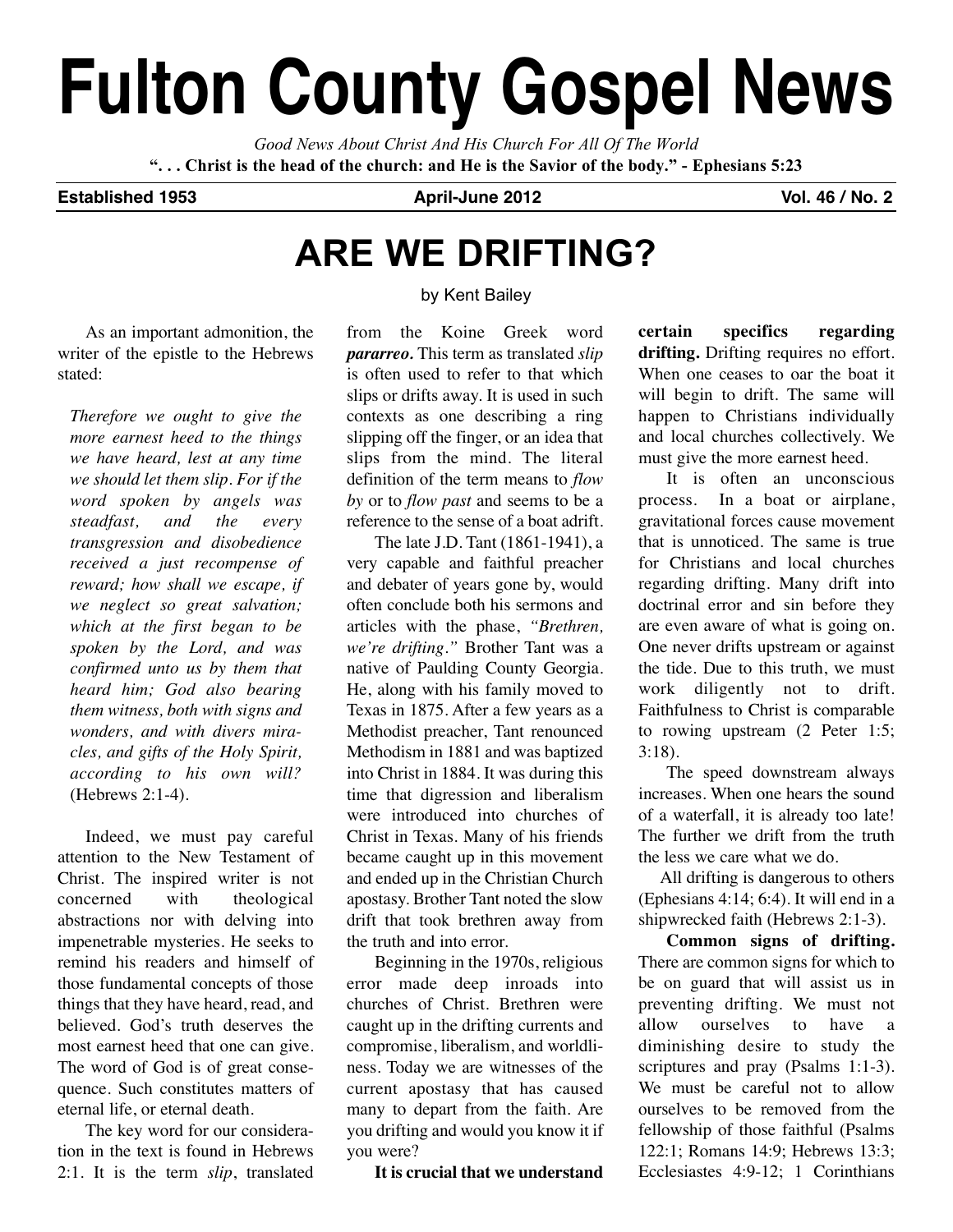#### **FULTON COUNTY GOSPEL NEWS** USPS Publication #211780

. . . is a Periodical publication issued monthly by the Church of Christ at Third and Bethel (P.O. Box 251), Mammoth Spring, AR 72554-0251. **POSTMASTER: Please mail all changes of address to the above address.**

**FCGN** is mailed free of charge to any who care to receive it. We will be happy to add any names to the regular mailing list. If you send in a name we must have a complete address, including number and street name, or R.R. or HCR number, plus box number, or a P.O. Box number and the **NINE DIGIT ZIP CODE**. This paper is supported by voluntary contributions for which we are grateful. Financial information will be furnished upon request. **Mail all address corrections or manuscripts to:**

#### **FULTON COUNTY GOSPEL NEWS** P.O. Box 251

Mammoth Spring, AR 72554

| Lee Moses $\dots \dots \dots \dots \dots$ . EDITOR |
|----------------------------------------------------|
|                                                    |
| E-Mail cocfcgn@centurytel.net                      |
| Website . www.fultoncountygospelnews.org           |
|                                                    |
| E-Mail $\ldots$ sales@halopages.net                |

*continued from page one*

15:33). We must not permit ourselves to lose the desire to present and defend the gospel of Christ (Acts 8:4; 1 Thessalonians 1:8). We need to take great care not to become overly interested in the things of the world (1 John 2:15-17; 2 Timothy 3:4).

**Remedies that will destroy drifting.** We need to be diligent in our rowing uphill (2 Peter 1:5,10). Let us determine **NOW** never to retire from serving the Christ (2 Corinthians 4:16; Philippians 3:12- 15). We must keep on guard for undercurrents that will drag us down (1 Peter 2:11; Galatians 5:16-18). Expect to go against the tide (Matthew 7:13-14). Develop a strong anchorage (Colossians 2:6-7; Ephesians 4:14-15; Hebrews 6:18- 19; Ephesians 3:16-18).

**Concluding thoughts.** Are we drifting? Those who are in the most danger of drifting away from God and truth are those who think that such cannot happen to them. When one arrives at that point of thinking, he is in a danger zone. Drifting can happen to any of us–even those who are strong! Let us truly strive to remember that God has not given us salvation only to possess it. God saves us to enable us to become the very best Christians that we possibly can become.

In becoming such we will ensure ourselves eternal life in Heaven as well as point the way of truth to those with whom we have a proper influence.

> 700 Jolly Road, N.W. Calhoun, GA 30701-8655

## **PLACING MEMBERSHIP**

by Lee Moses

Sometimes questions arise as to whether it is Scripturally necessary, or even Scripturally **permissible**, to "place membership" with a congregation. A modern brother or sister may raise the objection, "I'm a member of the church of Christ, and that's good enough for me." What this person means is, "I am a member of the universal church of Christ, but I have no interest in serving in a local congregation."

Others seem to believe that placing membership is a denominational concept, rather than a Scriptural concept. However, the term simply means to identify oneself with a local congregation with which he was not previously identified. This is done when a Christian has to leave his former congregation, either due to moving or similar circumstances, or due to doctrinal or practical error that has overtaken one's former congregation. Please consider a few reasons why it is both Scripturally permissible and Scripturally necessary to place membership with a faithful church of Christ after leaving another.

(1) In the New Testament, each firstcentury Christian is understood to be a member of a particular congregation. The New Testament does speak of the universal church of Christ, into which the Lord adds the saved when they are baptized (Matthew 16:18; Acts 2:47; Ephesians 5:23). However, far and away the New Testament most often uses "church" to refer to the local congregation (Acts 14:27; 20:17; Romans 16:1, 23a). Paul wrote "*to the saints which are at Ephesus*" (Ephesians 1:1). Here it is expressed that he wrote to "saints," or Christians–but were they not saints who were members of the local **church** at Ephesus? He wrote "*Unto the church of God which is at Corinth, to them that are sanctified in Christ Jesus, called to be saints, with all that in every place call upon the name of Jesus Christ our Lord*" (1 Corinthians 1:2). "*Paul, and Silvanus, and Timotheus, unto the church of the Thessalonians which is in God the Father and in the Lord Jesus Christ*" (1 Thessalonians 1:1). Whether Paul addressed "the **saints** at (whatever location)" or "the **church** at (whatever location)," he was addressing the same group.

(2) Members are responsible to function within the body (Romans 12:5; 1 Cor. 12; Ephesians 4:16), and the body functions within each local congregation. There is no larger organizational structure of the church (compare with Philippians 1:1). If we do not function within a local church, we do not function within the church at all.

(3) Christians have the responsibility to submit to a local eldership (or men's business meeting, where congregations do not have qualified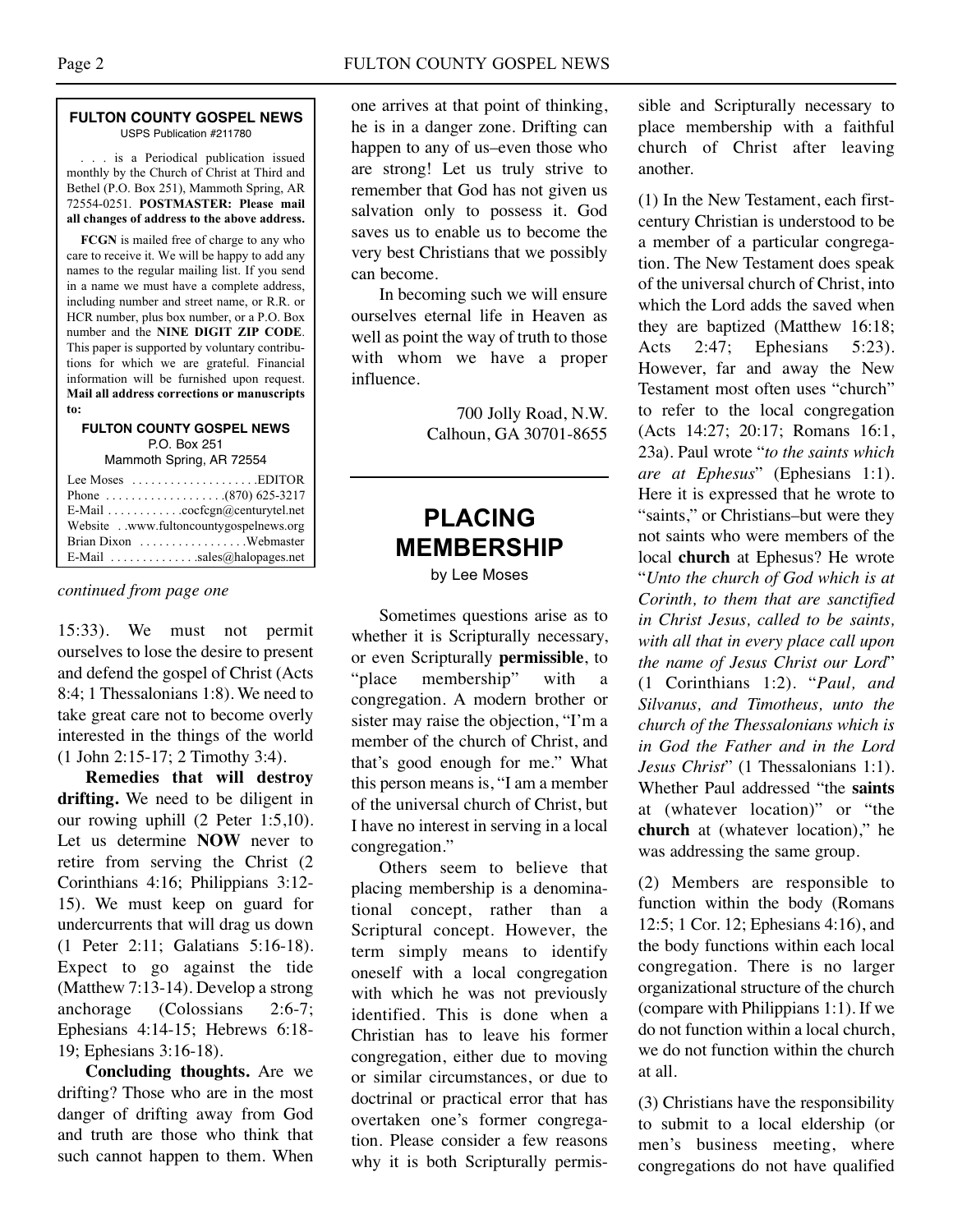men), while each eldership has the responsibility to oversee the flock they are among (Hebrews 13:17; Acts 20:28; 1 Peter 5:2). If one never submits to an eldership, he never complies with his responsibility to submit to an eldership, and he hinders elders from performing their responsibility to oversee the flock.

(4) After Saul was converted and returned to Jerusalem, he knew he had to identify himself with the congregation there. This is why "*he assayed to join himself to the disciples*" there (Acts 9:26). There is no difference between this and what is sometimes called "placing membership." If Saul saw the need to identify himself with a faithful congregation where he was living, why would we not have the same need?

If one lives in an area where there are no faithful congregations, placing membership is obviously not an option. In such instances, one should again do what the firstcentury Christians did, and establish congregations in those areas (compare with Acts 8:4ff; 11:19-21).

Otherwise, placing membership is both Scripturally permissible and Scripturally necessary.

## **GLORIFY GOD IN YOUR BODY**

By Roelf L. Ruffner

"*For ye are bought with a price: therefore glorify God in your body, and in your spirit, which are God's*" (I Cor.6:20).

In our efforts to dwell upon our duties to our Savior as Christians we often forget our body. When Jesus died on the cross for my sins He not only laid claim to my spirit but my body as well. **I am to be His servant: spirit, mind and body.**

Yet that isn't the way it usually works. We love Jesus and our neighbor. We worship God "in spirit and in truth" (Jn.4:24). We don't drink alcohol, use illegal drugs, dance, fornicate, dress immodestly, or do anything that will bring reproach upon our Master and His bride – the church of Christ. But in other ways we neglect our bodies, "*the temple of the Holy Spirit*" (I Cor.6:19).

This principle came home to me about six years ago. While moving boxes I almost ruptured two discs in my lower back. My doctor said that they could heal, if I took care. For eight months I did not drive a car or do several other activities. To avoid future back surgery he said I should also lose weight, taking some pressure off that injury. I began to give this serious thought. I have always had a weight problem and have lost (and found!) hundreds of pounds in my life.

I thought, "Should my weight loss be for spiritual reasons not just health and appearance concerns? **Was I glorifying my Savior by ignoring my weight?**" When the world sees me digging my own grave with a knife and fork, what does it say about my discipleship? "*I beseech you therefore, brethren, by the mercies of God, that ye present your bodies a living sacrifice, holy, acceptable unto God, which is your reasonable service*" (Rom.12:1).

It grieves me to see otherwise faithful Christians who do not practice self control (cf. 2 Pet.1:5-8). They continue to smoke, chew and dip tobacco in spite of the many dangers to their health. They overeat, disregarding their doctor's warnings about heart problems, high blood pressure and high blood sugar. I know many are quietly fighting this battle and I am thankful for their vigilance. But others are apathetic and seem to have a secret death wish.

We must always seek to look at things the way our Father in Heaven does. For example, our neighbor borrows our automobile for a few days. After a period of time he returns it with a flat tire, a burned out engine, stains all over the upholstery, and a broken headlight. He then pushes it into our driveway and thanks us profusely for its use. We are upset and disappointed. Perhaps this is the way God feels when we do not take care of His present to us – our bodies.

At the end of time will we present Him a legacy of a battered body which did not glorify God? Or will we have a history of a body worn out in use to His service? **The choice is ours to make each day.** "*….as always, so now also Christ shall be magnified in my body, whether it be by life, or by death*" (Phi.1:20).

## **WE DO MAKE A DIFFERENCE!**

by Ibrahim Karioki

If each grain of sand were to say, "One grain does not make a mountain!" There would be no land!

If each drop of water were to say, "One drop does not make an ocean!" There would be no sea!

If each note of music were to say, "One note does not make a symphony!" There would be no melody!

If each word were to say, "One word does not make a library!" There would be no book!

If each brick were to say, "One brick does not make a wall!" There would be no house!